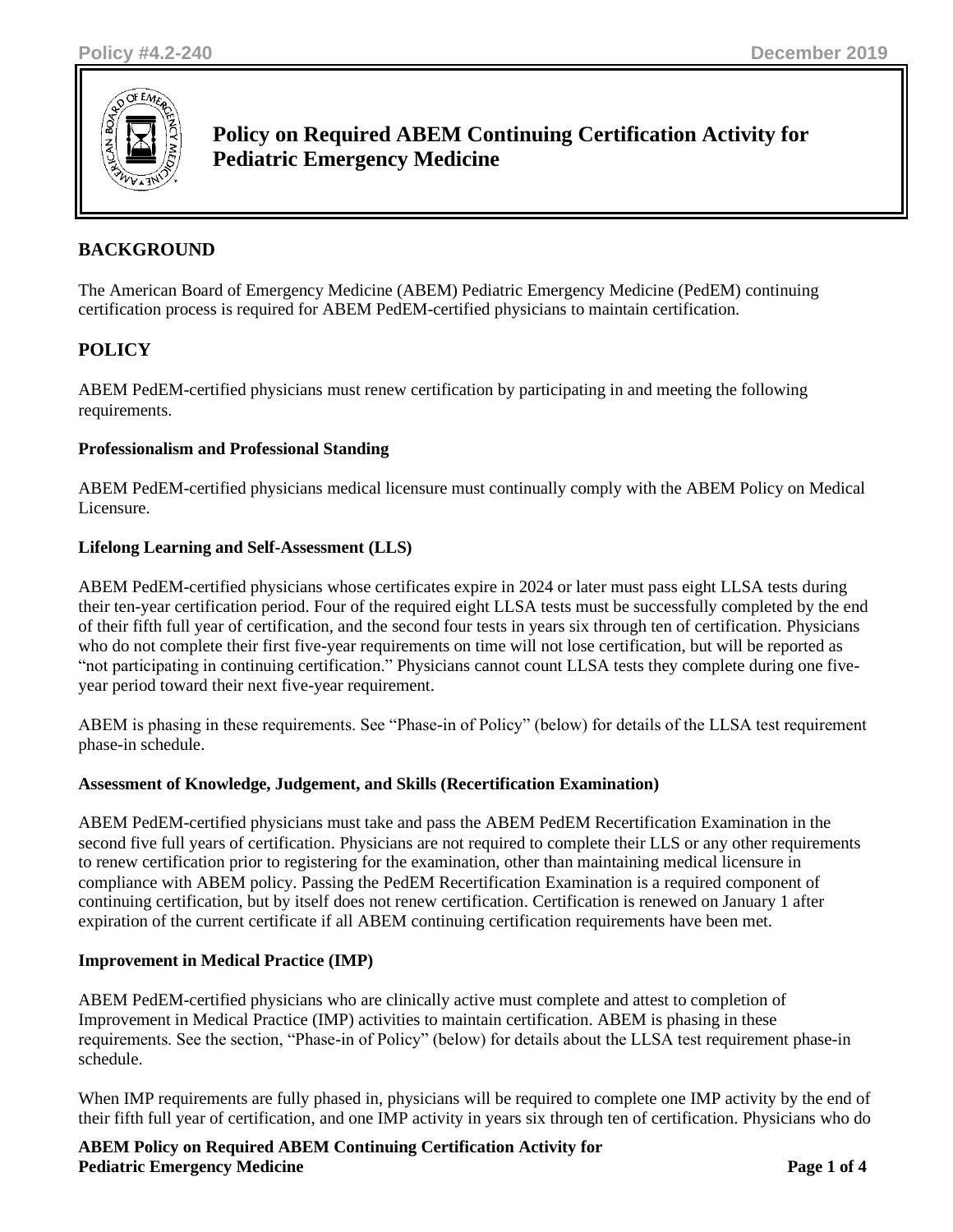not complete their first five-year requirements on time will not lose certification, but will be reported as "not participating in continuing certification." IMP activities must follow ABEM IMP Activity Guidelines, described below.

Physicians may report IMP activities they complete within their practice. Alternatively, they may complete any ABEM-approved, third-party IMP module.

Physicians who inform ABEM that they are clinically inactive do not have IMP requirements. Clinically inactive physicians can change their clinical activity status by contacting the ABEM office. If they become clinically active again, physicians will have IMP requirements current at the time they become clinically active.

#### IMP Activity Guidelines

ABEM guidelines for completion of IMP patient care practice improvement activities require that the physician follow the following four steps:

- Review patient clinical care data from ten of the physician's patients. The data must be related to a single presentation, disease, or clinical care process that is part of *The Model of the Clinical Practice of Emergency Medicine* (EM Model) or the American Board of Pediatrics® "Content Outline: General Pediatrics: In-Training, Certification, and Maintenance of Certification Examinations." Group data is acceptable if the individual physician's data is included. Measuring fewer than ten patients is acceptable if the activity is focused on a high-acuity, low-volume clinical issue.
- Compare the data to evidence-based guidelines. If such guidelines are not available, physicians may use expert consensus or comparable peer data.
- Develop and implement a practice improvement plan, which may be an individual or group effort.
- Review patient clinical care data from ten additional patients with the same presentation, disease, or clinical process as the first patient data review. Group data can be used if the physician's own patients are included, and measuring fewer than ten patients is acceptable if the activity is focused on a high-acuity, low-volume clinical issue. Use the new data to evaluate whether clinical performance has positively changed or if acceptable performance has been maintained.

#### Reporting IMP Activities to ABEM

Physicians report completion of IMP activities to ABEM by attesting that they have completed the activities following the ABEM IMP Activity Guidelines described above.

When physicians attest to completion of IMP activities, they are required to specify an independent verifier of their activities. The verifier must be someone with oversight or knowledge of the physician's completion of the activity.

Five percent of reported IMP activities will be randomly selected for verification. ABEM will ask verifiers to affirm that all of ABEM's guidelines for completion of the activity were met. Any activity that is not verifiable will not meet the requirement.

#### **Renewal of Certification**

ABEM PedEM-certified physicians who have met all their ABEM requirements to renew certification will renew certification on January 1 immediately following expiration of their previous certification.

#### **Nonrenewal of Certification**

Physicians who do not meet all their ABEM requirements to renew certification by their certification expiration date are no longer certified. ABEM provides options for formerly certified physicians to regain certification, defined in the Policy on Regaining Certification. The options for regaining certification are based on the following:

- The number of required ABEM continuing certification activities a physician completed prior to certification expiration.
- Whether more than five years have elapsed since the physician's certification expired.

### **ABEM Policy on Required ABEM Continuing Certification Activity for Pediatric Emergency Medicine 2 of 4**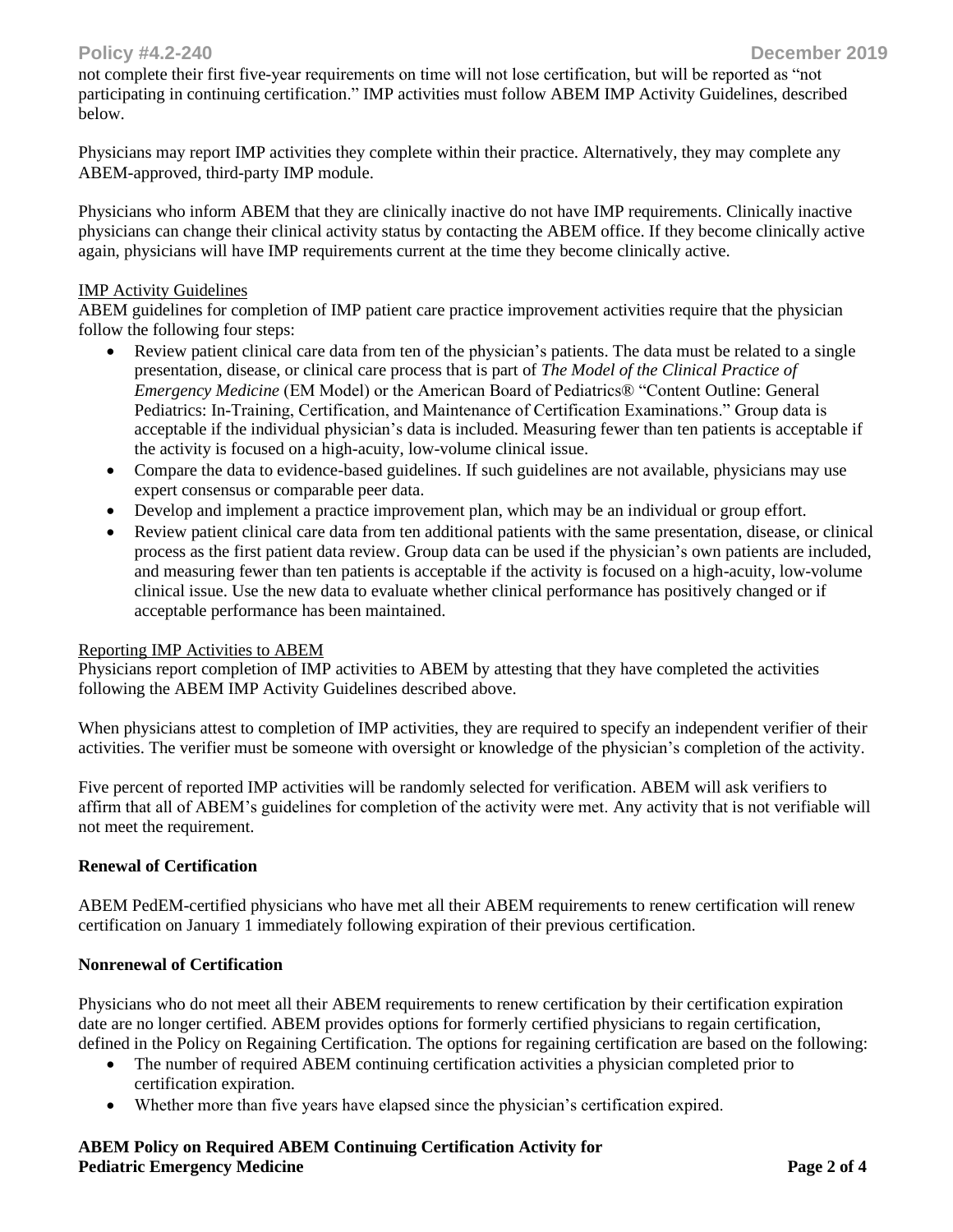#### **Lifelong Learning and Self-Assessment**

#### LLSA Tests

The LLSA test requirement is being phased in as follows:

- Physicians whose certificates expire in 2016 must pass one LLSA test.
- Physicians whose certificates expire in 2017 must pass two LLSA tests.
- Physicians whose certificates expire in 2018 must pass three LLSA tests.
- Physicians whose certificates expire in 2019 must pass four LLSA tests.
- Physicians whose certificates expire in 2020 must pass four LLSA tests.
- Physicians whose certificates expire in 2021 must pass five LLSA tests (one in the first five years of their certificate, four in the second five years of their certificate).
- Physicians whose certificates expire in 2022 must pass six LLSA tests (two in the first five years of their certificate, four in the second five years of their certificate).
- Physicians whose certificates expire in 2023 must pass seven LLSA tests (three in the first five years of their certificate, four in the second five years of their certificate).
- Physicians whose certificates expire in 2024 and after must pass eight LLSA tests (four in the first five years of their certificate, four in the second five years of their certificate).

#### **Improvement in Medical Practice**

IMP requirements for clinically active physicians are being phased in as follows:

- Physicians whose certificates expire in 2017 through 2020 must complete and report completion of one IMP activity by their certification expiration date.
- Physicians whose certificates expire in 2021 must complete and report completion of one IMP activity by the end of their first five years of certification. They must also complete and report completion of one IMP in the last five years of their certification.
- Physicians whose certificates expire in 2022 and after must complete and report completion of one IMP activity by the end of their first five years of certification. They must also complete and report completion of one IMP activity in the last five years of their certification.

| <b>Year Certificate</b><br><b>Expires</b> | <b>Requirement Type</b> | <b>Number of Activities</b>                            |
|-------------------------------------------|-------------------------|--------------------------------------------------------|
| 2016                                      | LLSA test               |                                                        |
|                                           | <b>CME</b>              | 25/year over 2 years                                   |
| 2017                                      | LLSA test               | 2                                                      |
|                                           | <b>CME</b>              | 25/year over 3 years                                   |
|                                           | <b>IMP</b>              |                                                        |
| 2018                                      | LLSA test               | 3                                                      |
|                                           | <b>IMP</b>              |                                                        |
| 2019                                      | LLSA test               | $\overline{4}$                                         |
|                                           | <b>IMP</b>              |                                                        |
| 2020                                      | LLSA test               | $\overline{4}$                                         |
|                                           | <b>IMP</b>              |                                                        |
| 2021                                      | LLSA test               | 1 before end of 2016, 4 in last 5 years of certificate |
|                                           | <b>IMP</b>              | 1 before end of 2016, 1 in last 5 years of certificate |
| 2022                                      | LLSA test               | 2 before end of 2017, 4 in last 5 years of certificate |
|                                           | <b>IMP</b>              | 1 before end of 2017, 1 in last 5 years of certificate |
| 2023                                      | LLSA test               | 3 before end of 2018, 4 in last 5 years of certificate |
|                                           | <b>IMP</b>              | 1 before end of 2018, 1 in last 5 years of certificate |

## **Phase-in Schedule**